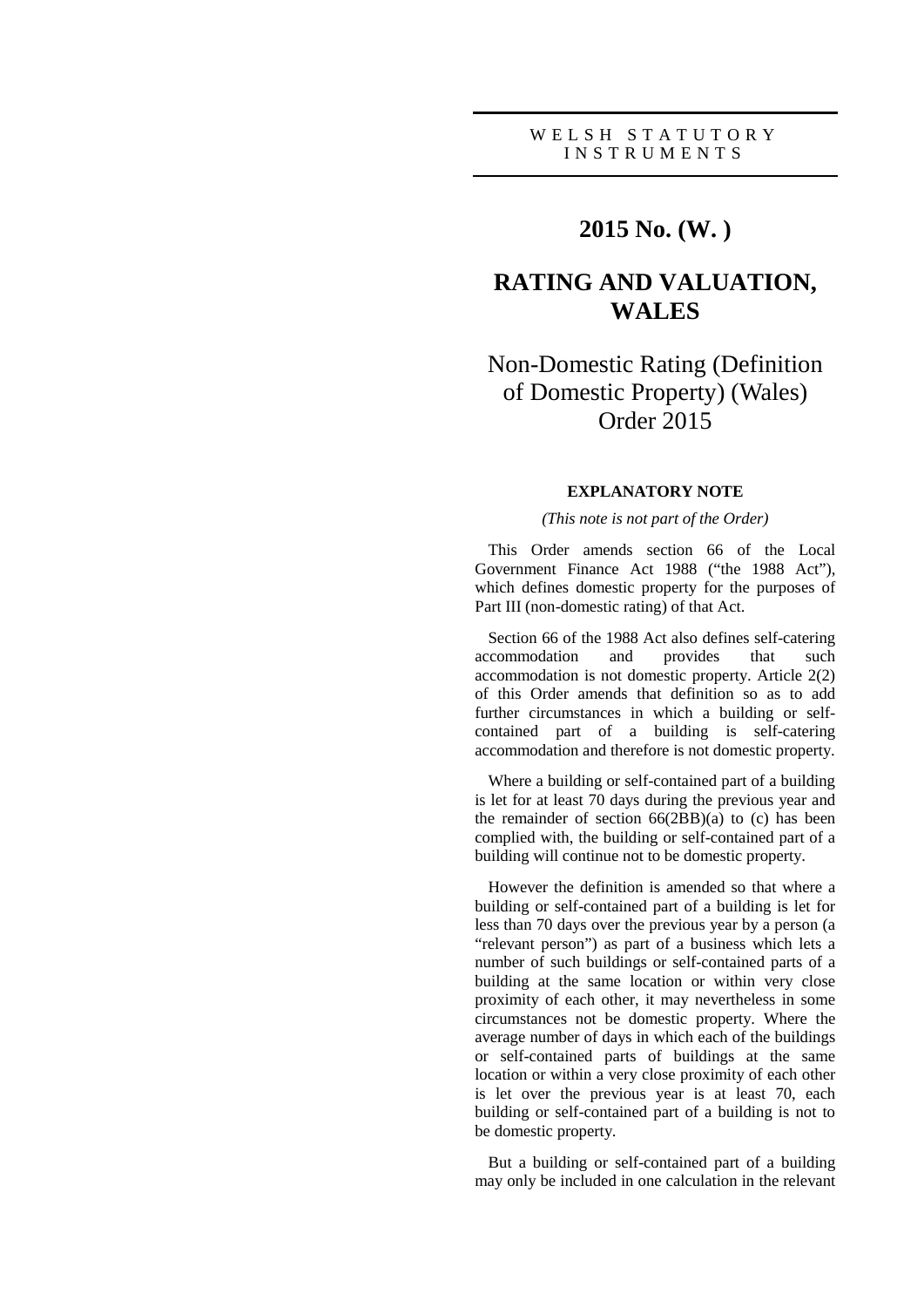year. For example, a relevant person lets three buildings, A, B and C, at the same location (and the remainder of section 66(2BB) has been complied with). Building A is let for 95 days and buildings B and C are let for 45 days each. Building A may be included in a calculation under section  $66(2BB)(d)(ii)$ with either building B or C. The combined days let of buildings A and B, or A and C is 140 days, resulting in an average of 70 days, meaning that in either case, both buildings are not domestic property. The remaining building (not included in the calculation) does not fulfil the conditions and is therefore domestic property. If the relevant person includes building A in a calculation with building B, the relevant person cannot then include building A in a calculation with building C.

Article 2(3) and (4) corrects a drafting error in section 66(2C).

The Welsh Ministers' Code of Practice on the carrying out of Regulatory Impact Assessments was considered in relation to this Order. As a result, a regulatory impact assessment has been prepared as to the likely costs and benefits of complying with this Order. A copy can be obtained from the Local Government Finance and Performance Division, Welsh Government, Cathays Park, Cardiff, CF10 3NQ.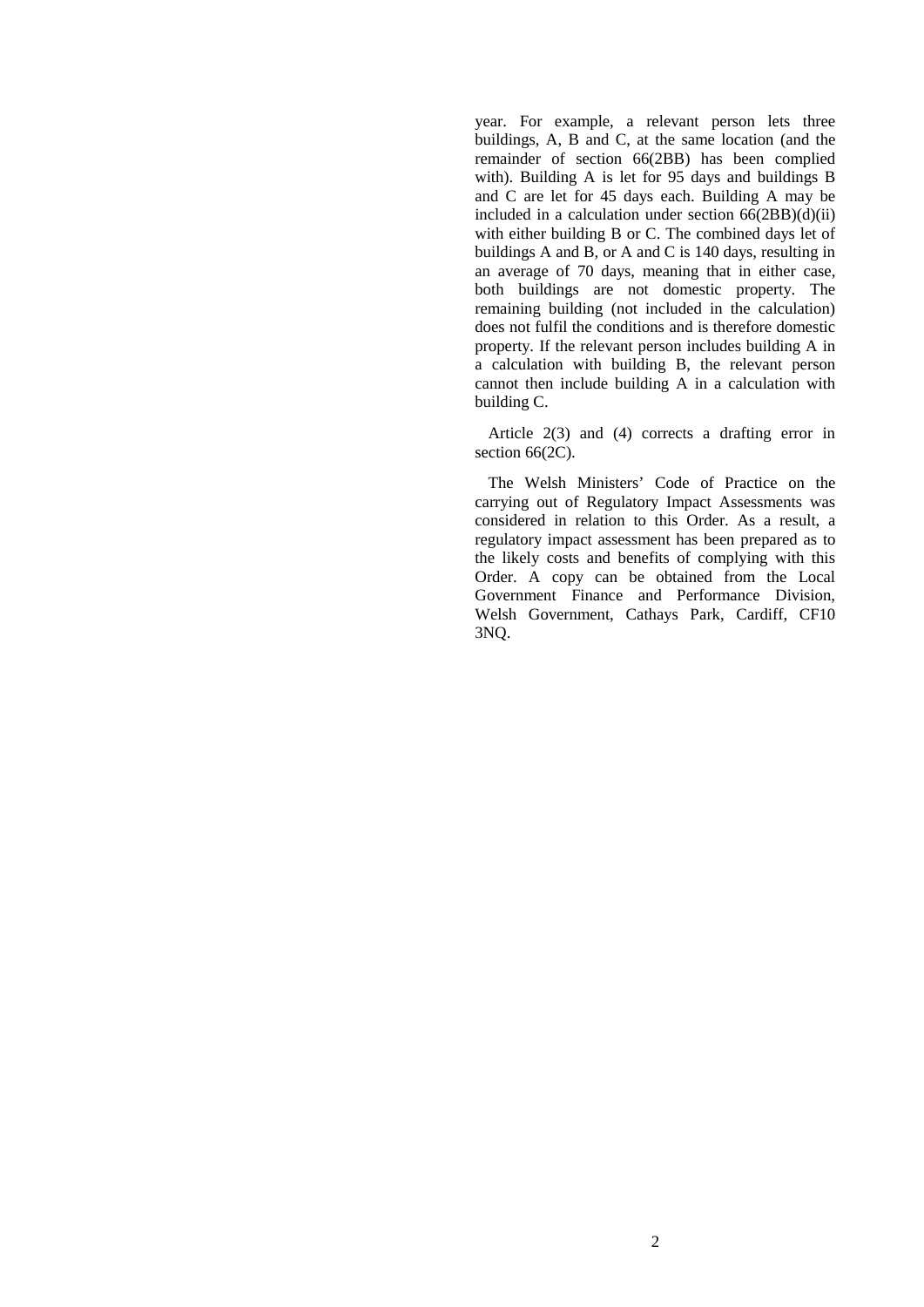## **2015 No. (W. )**

# **RATING AND VALUATION, WALES**

# Non-Domestic Rating (Definition of Domestic Property) (Wales) Order 2015

*Made \*\*\**

*Laid before the National Assembly for Wales \*\*\**

*Coming into force 1 April 2016*

The Welsh Ministers, in exercise of the power conferred on the Secretary of State by section 66(9) of the Local Government Finance Act 1988(**1**), and now vested in them(**2**), make the following Order:

#### **Title and commencement**

**1.** The title of this Order is the Non-Domestic Rating (Definition of Domestic Property) (Wales) Order 2015 and it comes into force on 1 April 2016.

#### **Definition of domestic property**

**2.**—(1) Section 66 of the Local Government Finance Act 1988 is amended as follows.

- (2) For subsection (2BB)(d), substitute—
	- "(d) the short periods for which it was so let—
		- (i) amounted in total to at least 70 days; or

<sup>(</sup>**1**) 1988 c. 41.

<sup>(</sup>**2**) This power, in so far as it was exercisable in relation to Wales, was transferred to the National Assembly for Wales by the National Assembly for Wales (Transfer of Functions) Order 1999 (S.I. 1999/672) and was subsequently transferred to the Welsh Ministers by virtue of section 162 of, and paragraph 30 of Schedule 11 to, the Government of Wales Act 2006 (c. 32).